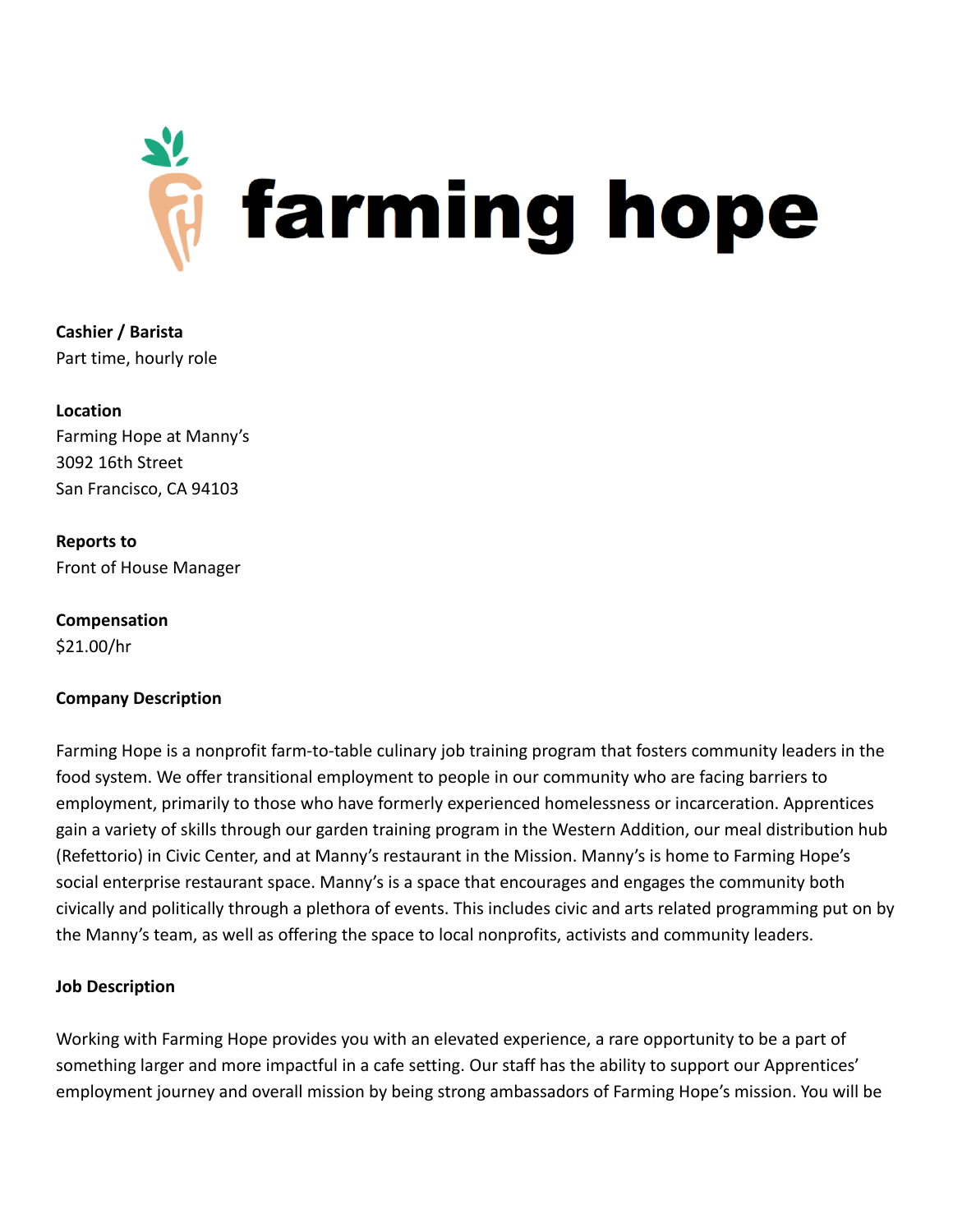assisting patrons with their experience, handling payment transactions, bussing tables, keeping up with cleanliness standards, and working to create a welcoming environment. We will be striving to create and maintain a space where our neighbors, diners, event go-ers, and team members feel safe, attended to, and taken care of.

Are you excited to be a part of a team that does more than solely serve the patrons of our establishment? Do you get energized by working with a team to bring strength and prosperity to your community? Joining Farming Hope will give you the ability to empower yourself and others within the food industry. The position is part time, **3-6 days a week, expected hours between 10:00am-9:30pm divided between morning and evening shifts. Weekend preference is desired.** These shifts can be flexible depending on availability.

### **You and Your Responsibilities**

- Handling money and card transactions, with TOAST (Point of Sale System)
- Learning about coffee, tasting a lot of it, and perfecting your barista skills
- Menu knowledge and the ability to get patrons excited about our culinary offerings
- Being kind, welcoming, and accommodating to all patrons
- Good at balancing and multitasking, working fast and on your feet
- Ability to stay calm and focused under pressure
- Keeping up with cleanliness standards and encouraging your teammates to do the same
- Helping to create a lively and fun atmosphere for staff and patrons
- Being a positive ambassador for Farming Hope & Manny's alike
- Being yourself, bringing your personality and enthusiasm to the space and to our team

# **To Apply**

Send your cover letter and resume to [hiring@farminghope.org,](mailto:hiring@farminghope.org) along with any questions.

Farming Hope is an equal opportunity employer. We enthusiastically accept our responsibility to make employment decisions without regard to race, religious creed, color, age, sex, gender, sexual orientation, gender identity, national origin, religion, marital status, medical condition as defined under State law, disability, military service, pregnancy, childbirth and related medical conditions or any other classification protected by federal, state, and/or local laws and ordinances.

At Farming Hope we have a clear vision to be a place where a diverse mix of talented people are able to learn, teach, and grow. Diversity is more than a commitment at Farming Hope—it is necessary to advance equity and inclusion for the Apprentices in our training program and our diners in the community.